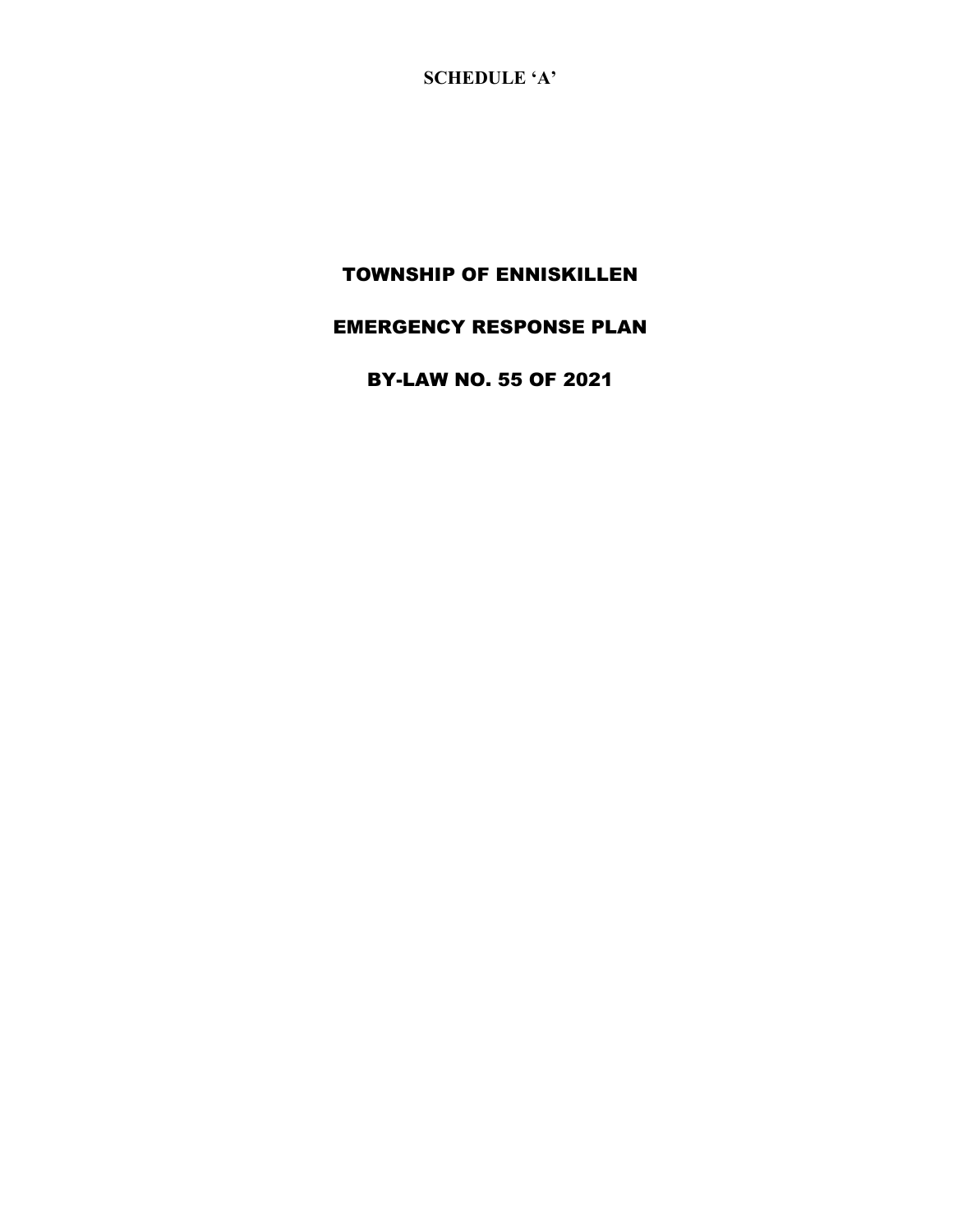| <b>INTRODUCTION</b>                                             | Page<br>3               |
|-----------------------------------------------------------------|-------------------------|
| <b>Emergency Management in Ontario</b>                          | 3                       |
| <b>Training &amp; Exercises</b>                                 | 3                       |
| <b>Community Risk Profile &amp; Public Educations</b>           | $\overline{\mathbf{3}}$ |
| <b>Township of Enniskillen Emergency Response Plan</b>          | $\overline{\mathbf{4}}$ |
| <b>Maintenance of the Emergency Response Plan</b>               | $\overline{\mathbf{4}}$ |
| <b>Coordination of Emergency Shelters</b>                       | $\overline{\mathbf{4}}$ |
| <b>Local Community Control Group</b>                            | $\overline{\mathbf{4}}$ |
| <b>TOWNSHIP OF ENNISKILLEN EMERGENCY RESPONSE PLAN</b>          | 5                       |
| <b>Emergency Management Legislation</b>                         | 6                       |
| <b>Authority to Prepare an Emergency Response Plan</b>          | 6                       |
| <b>Definitions</b>                                              | 6                       |
| Aim                                                             | 7                       |
| <b>Actions taken Prior to a Declaration of Emergency</b>        | 7                       |
| <b>Declaring and Terminating and Emergency</b>                  | 7                       |
| <b>AUTHORITY</b>                                                | 8                       |
| <b>Definition of Emergency</b>                                  | 8                       |
| <b>Action Prior Declaration</b>                                 | 8                       |
| REPORTING EMERGENCIES/REQUEST PROVINCIAL ASSISTANCE (24/7)      | 9                       |
| <b>Request for County of Lambton Assistance</b>                 | 9                       |
| <b>County of Lambton Request for Municipal Assistance</b>       | 9                       |
| <b>Mutual Assistance During a Crises or Declared Emergency</b>  | 10                      |
| <b>Mutual Assistance-Limitations</b>                            | 10                      |
| Indemnity                                                       | 10                      |
| <b>Reimbursement for Providing Assistance</b>                   | 10                      |
| <b>EMERGENCY MANAGEMENT OPERATIONS (EOC)</b>                    | 10                      |
| <b>Emergency Operations Centre</b>                              | 10                      |
| Township of Enniskillen: Community Control Group (CCG)          | 11                      |
| <b>Operating Cycle</b>                                          | 12                      |
| <b>Community Control Group Responsibilities</b>                 | 12                      |
| <b>Individual Responsibilities of Control Group Members</b>     | 13                      |
| <b>EMERGENCY TELECOMMUNICATIONS PLAN</b>                        | 16                      |
| <b>EMERGENCY INFORMATION PLAN</b>                               | 16                      |
| <b>Emergency Information Officer</b>                            | 17                      |
| <b>Emergency Operations Centre Support &amp; Advisory Staff</b> | 17                      |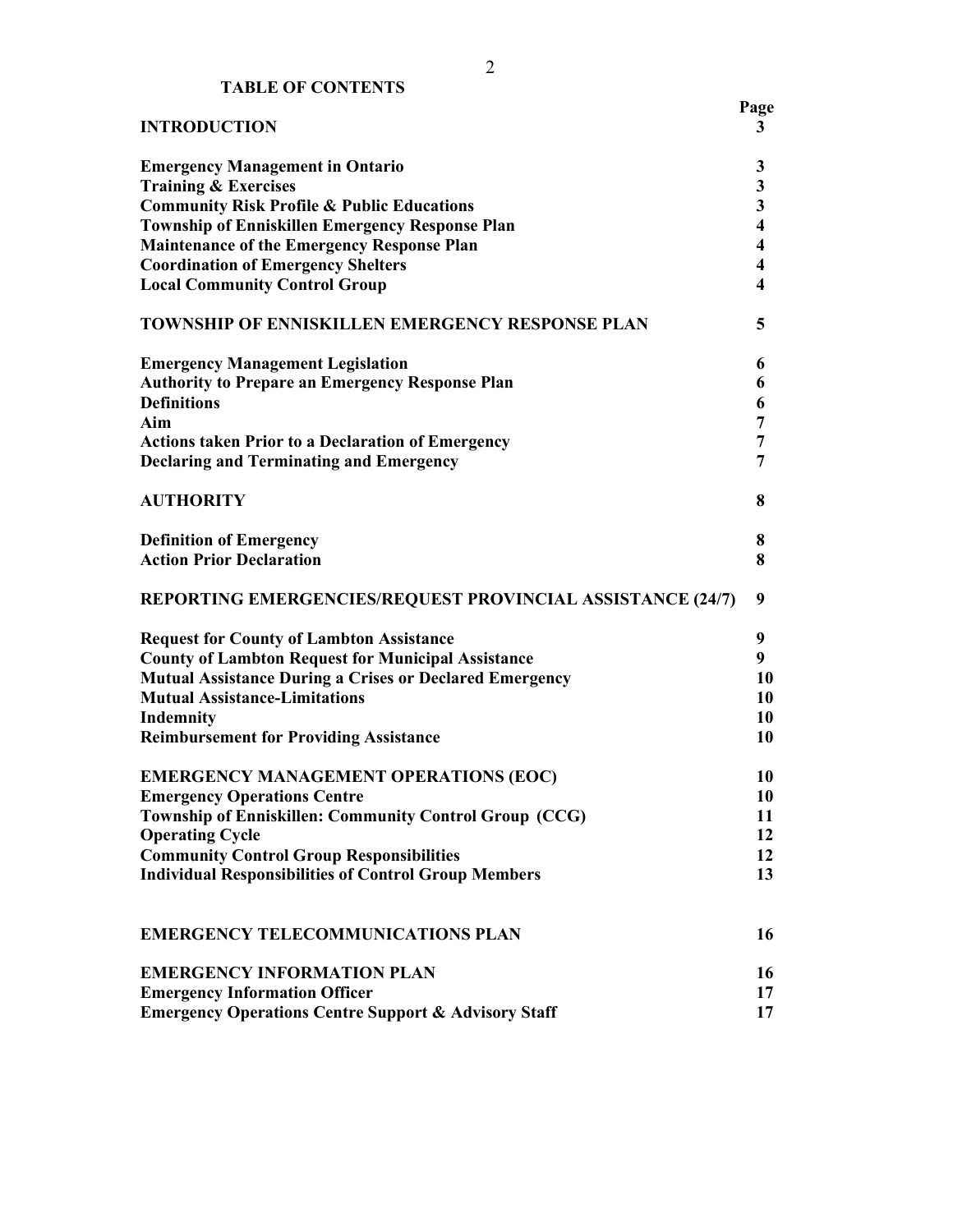#### **INTRODUCTION**

#### **Emergency Management in Ontario**

**The office of the Ontario Fire Marshal and Emergency Management (OFMEM)** refers to emergency management as a partnership between stakeholders. From residents, to response organizations, to governments, everyone has a role to fulfill in emergency management.

**Residents:** Public safety begins at home. Every resident is ultimately responsible for their own safety, preparedness, and well- being. Major disasters have shown that entire communities can be temporarily isolated from local emergency services and utilities. Residents should therefore develop home emergency plans and be prepared to be self-sufficient, in their homes, for at least 72 hours.

**Municipalities:** To protect its residents, and private and public property, each municipality must develop and implement an emergency management program tailored to local hazards and resources. It is the responsibility of all levels of local government to complete the mandatory annual program requirements outlined in the Emergency Management and Civil Protection Act.

**Provincial Government:** The OFMEM ensures that all municipalities and Provincial Ministries develop and implement emergency management programs. Additionally, the Provincial Emergency Operations Centre (PEOC) is available to provide advice and assistance to municipalities facing actual or impending emergencies. The PEOC has the ability to deploy OFMEM Field Officers to impacted communities and access information, expertise and resources from each of Ontario's provincial ministries, neighboring provinces and the federal government.

**Federal Government:** If an emergency requires support or resources beyond what a municipality or province can provide, the province can formally request assistance from the federal government. The federal government only intervenes when requested to do so by provincial emergency management organizations, or when an emergency clearly impacts areas of federal jurisdiction. Statutorily, only the province may request federal assistance – municipalities may not directly request federal assistance.

### **Training and Exercises**

As required under the Emergency Management and Civil Protection Act, the Township of Enniskillen will conduct annual exercises to test its Emergency Response Plan, and provide training to employees and stakeholders to ensure their readiness in the event of an emergency. In addition the Township of Enniskillen will participate with local municipalities in conducting their own emergency exercises and simulations when requested.

#### **Community Risk Profile and Public Education**

Emergencies are caused by hazards – conditions that have the potential to cause harm or loss. In basic terms a hazard becomes a risk to a community if it produces adverse consequences to residents, and public and private property.

This Emergency Response Plan has been prepared under Section 3 (1) of the Emergency Management and Civil Protection Act, R.S.O. 1990, Chapter E 9.,and *replaces any previous versions of Emergency Response Plans adopted by the Township of Enniskillen Council.*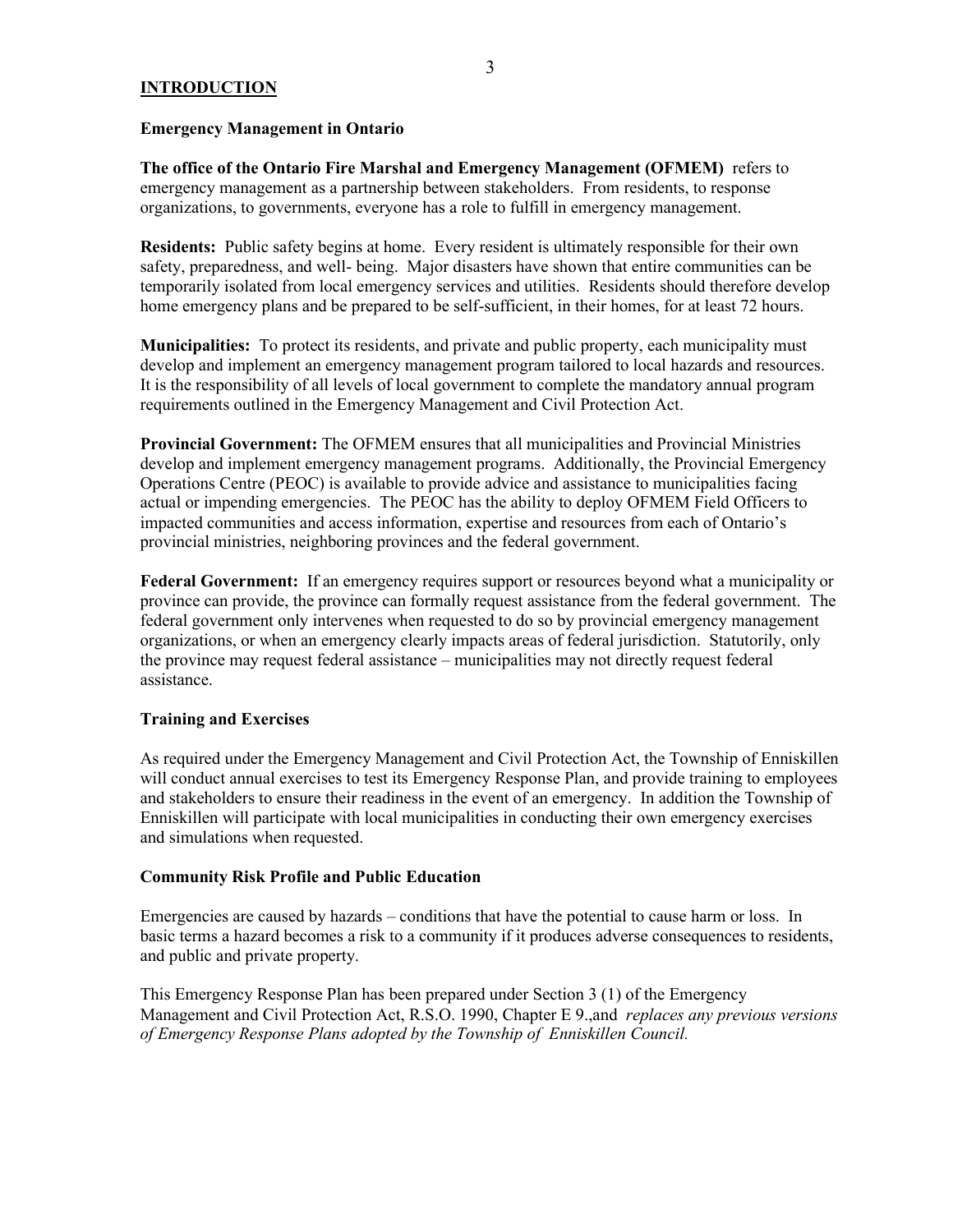### **Township of Enniskillen Emergency Response Plan**

The Township of Enniskillen Emergency Response Plan generally follows the format recommended by the OFMEM. It was developed in accordance with the Emergency Management and Civil Protection Act and sets out how, as a municipality identified in the Act.

As required by legislation, copies of this Emergency Response Plan are available to the public, upon request.

## **Maintenance of the Emergency Response Plan**

As required under the Emergency Management and Civil Protection Act, this plan will be reviewed on a yearly basis. Any major revisions to the Plan will be circulated to local municipalities/ stakeholders . The plan may require amendments to reflect minor changes in names or titles, or other administrative adjustments without the need for a replacement by-law. Such changes will be noted in a list of amendments attached to the plan if necessary.

# **Coordination of Emergency Shelters**

Agreements for an emergency shelter are the responsibility of the municipality. The Township of Enniskillen has an agreement with the Lambton Kent District School Board, at the Lambton Central Collegiate Vocational Institute on Dufferin Avenue, in the Town of Petrolia. Red Cross currently is listed as the agency that would provide volunteers at this facility.

The primary CEMC for the municipality would inform the County of Lambton Emergency Management Coordinator, of arrangements that have been made.

The County Social Services department has a role to provide emergency financial assistance to residents affected by a disaster. Municipalities may request that the County of Lambton Social Services provide assistance at their emergency shelters to establish temporary, on-site offices to process applications for emergency financial assistance.

# **Local Community Control Group**

Emergency Response Plans often include representatives from other local agencies. Depending on the nature of the emergency, the presence of individuals representing their agency could be beneficial to assist at the Emergency Operations Centre (EOC).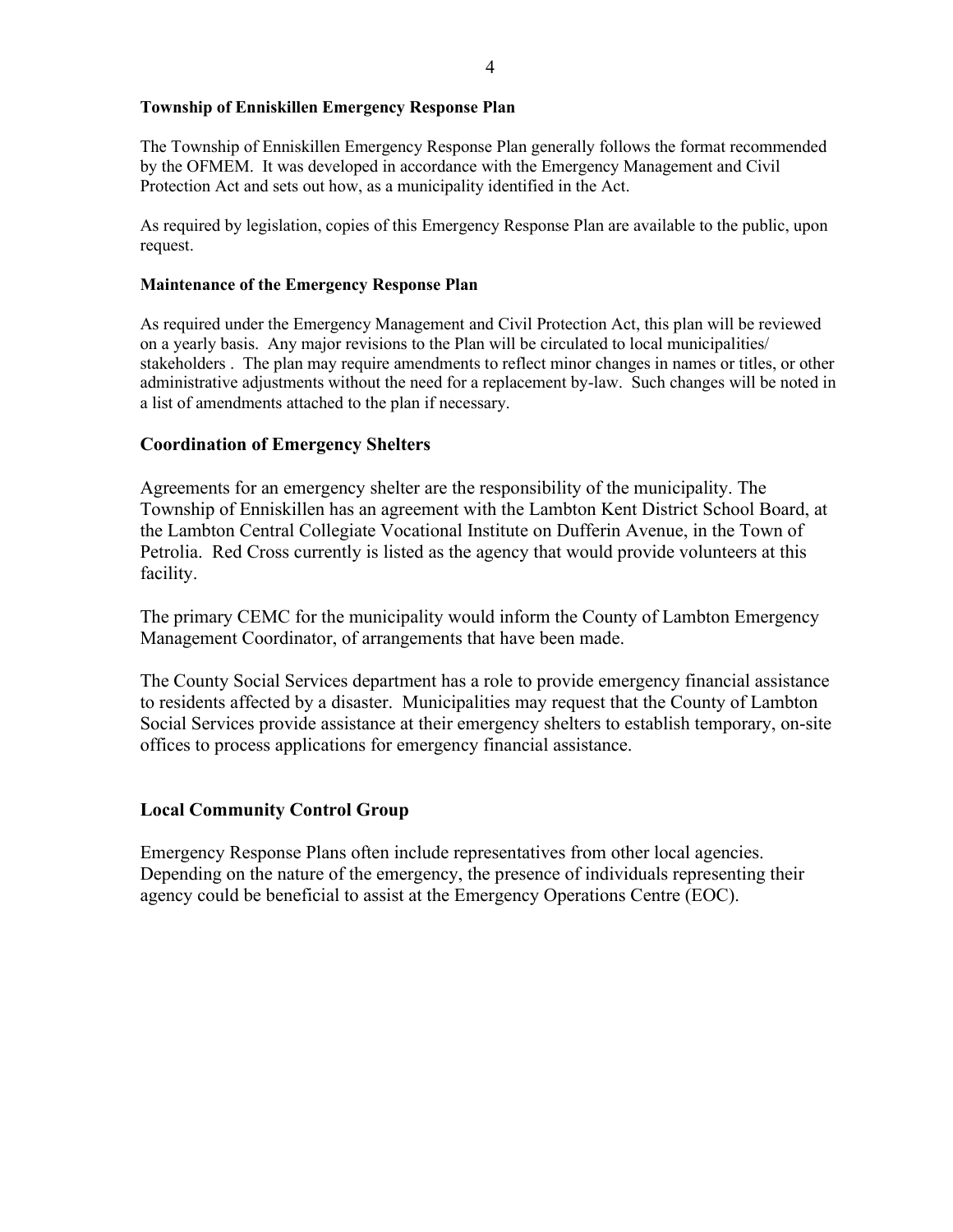# **TOWNSHIP OF ENNISKILLEN EMERGENCY RESPONSE PLAN**

The Emergency Response Plan prescribes how the Township of Enniskillen personnel and other stakeholders will respond to an incident or emergency that impacts or threatens the public, property or the continuity of essential services. The municipality may request the County of Lambton as well as local municipalities for assistance without giving up authority when receiving assistance.

The following are just a few important measures enabled under the legislation:

- Making financial expenditures in preparation for, or responding to an incident or emergency.
- Authorizing personnel to take appropriate action before a formal declaration of an emergency is made.
- Designating personnel and Councillors (and alternates) to exercise powers and perform duties as members of the Local Community Control Group.
- Designating persons to be responsible for reviewing the Emergency Response Plan and for training personnel and stakeholders about their roles during an incident or emergency.
- Implementing the Township of Enniskillen Emergency Response Plan before, during or following an incident or emergency.
- Obtaining and distributing materials, equipment and supplies during a declared emergency.
- Providing and requesting assistance to and from local municipalities during an incident or emergency.
- Coordinating with local municipalities during an incident or emergency affecting more than one municipality, and involving the County.
- Integrating local Community Control Groups with the County Control Goup in the event of an incident or emergency involving the County.
- Such other matters as are considered necessary or advisable for the implantation of the Emergency Response Plan during an emergency.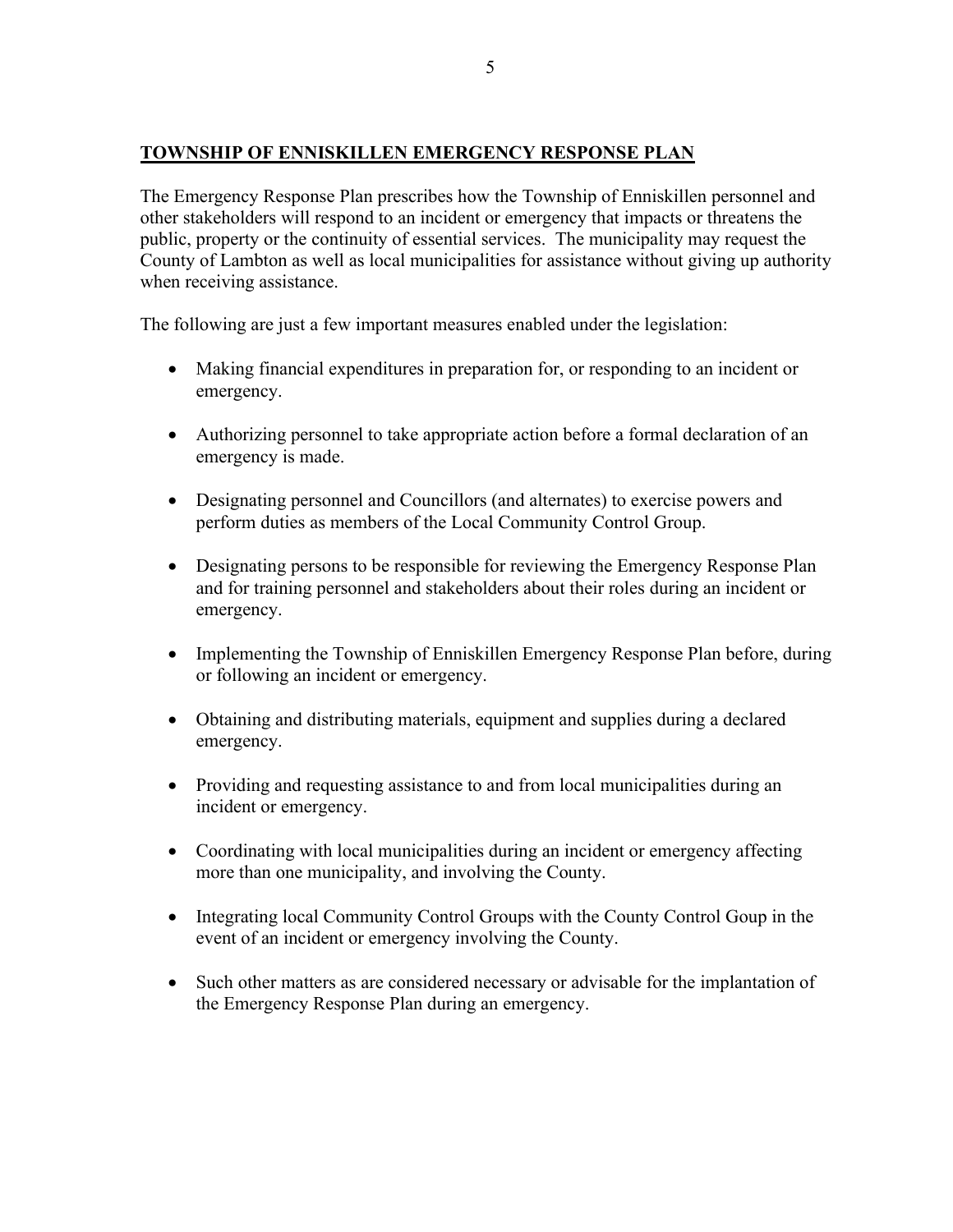# **Emergency Management Legislation**

The Emergency Management and Civil Protection Act, RSO 1990, Chapter E.9, provides the legislative authority for the passing of the By-law formulating this Emergency Response Plan, which will govern the provision of necessary services in the event of an emergency.

# **Authority to Prepare an Emergency Response Plan**

Under Section 3 (1) of the Emergency Management and Civil Protection Act, "every municipality shall formulate an emergency plan governing the provision of necessary services during an emergency and the procedures under and the manner in which employees of the municipality and other persons will respond to the emergency and the council of the municipality shall by by-law adopt the emergency plan."

The Emergency Management and Civil Protection Act further states in Section 4 (1) that "The head of council of a municipality may declare that an emergency exists in the municipality or in any part thereof and may take such action and make such orders as he or she considers necessary and are not contrary to law to implement the emergency plan of the municipality and to protect the property and the health, safety and welfare of the inhabitants of the emergency area."

# **Definitions**

- Incident: In this Plan, an "incident" refers to an event that is outside normal municipal operations, but could likely be managed with minimal or no external resources or assistance. The Emergency Response Plan may be activated and the Community Control Group assembled, but a declaration of emergency under the Emergency Management and Civil Protection Act would not likely be required to respond to the situation.
- Emergency: Emergency Management and Civil Protection Act, RSO 1990, defines an "emergency" as "a situation or an impending situation that constitutes a danger of major proportions that could result in serious harm to persons or substantial damage to property and that is caused by the forces of nature, a disease or other health risk, an accident or an act whether intentionnal or otherwise".

Depending on the nature or magnitude of the emergency, a coordinated response by a number of agencies may be required. These situations are distinct from the normal, day to day operations carried out by the municipality and local emergency response agencies.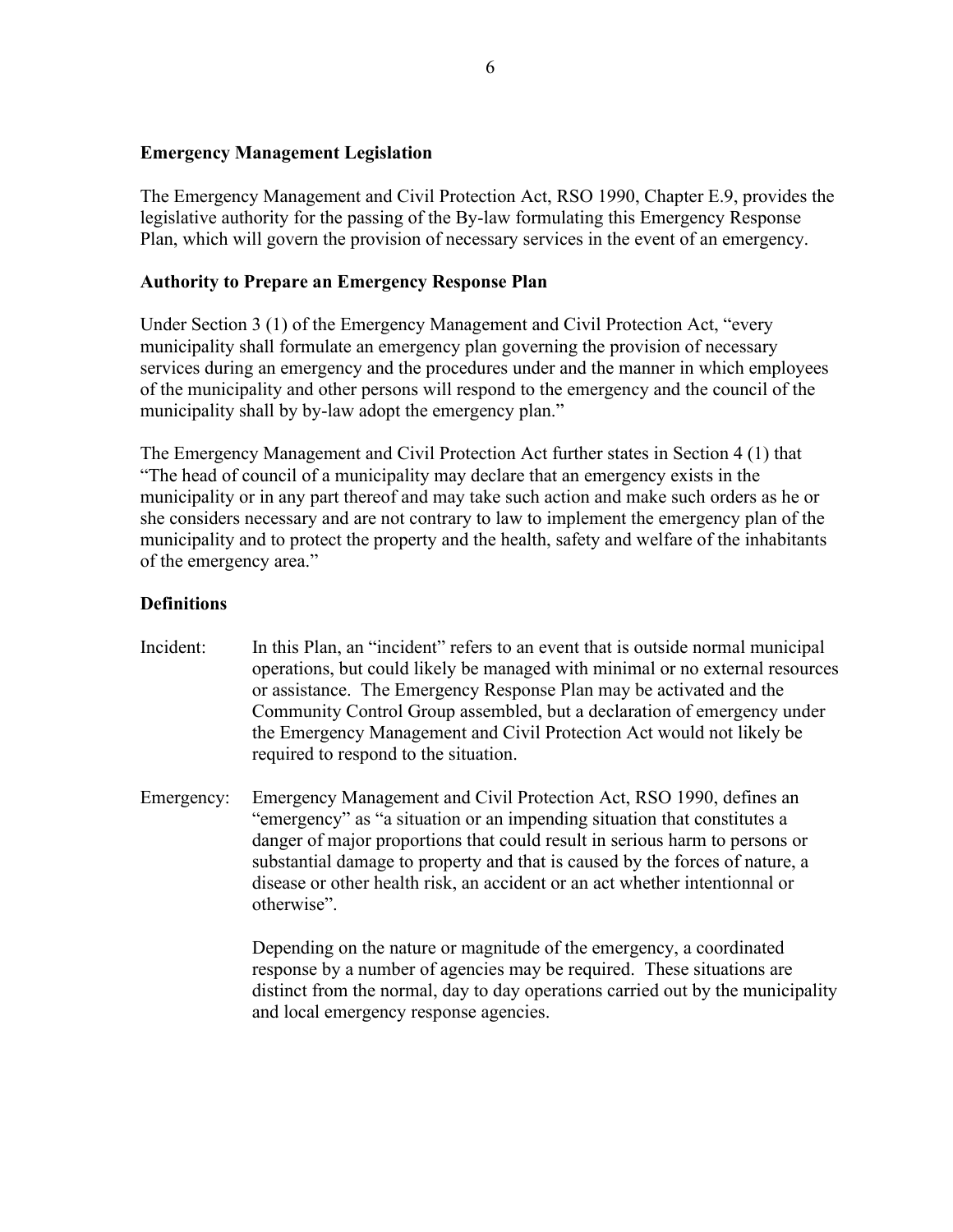# **Aim**

The aim of this Plan is to make provisions for the extraordinary arrangements and measures that may have to be taken to respond to emergencies or to assist neighbouring municipalities.

The plan provides for and enables a controlled and coordinated municipal response to emergencies, and meets the legislated requirements of the Emergency Management and Civil Protection Act.

The Emergency Response Plan reflects the approach recommended by OFMEM and incorporates supporting documents as Appendices listed in the table of contents.

# **Actions taken Prior to a Declaration of Emergency**

When an emergency exists but has not yet been declared to exist, the municipal employees may take such action(s) under this Emergency Response Plan as may be required to protect lives and property of the municipality.

# **Declaring and Terminating an Emergency**

Under the Emergency Management and Civil Protection Act, the Head of Council of a municipality, the Lieutenant Governor in Council, and the Premier all have the authority to declare an emergency. An emergency declaration may extend to all, or any part of the geographical area under the jurisdiction of the municipality.

The Premier, Head of Council and municipal council all have the authority to terminate an emergency declaration.

Therefore, under the Act, the Mayor (or alternate) has the authority to declare and terminate a municipal emergency in the Township of Enniskillen.

A decision by the Mayor to declare (or terminate) an emergency, should be made in consultation with the Community Control Group.

Upon declaring an emergency, the Township of Enniskillen will notify:

- The Province (through the Provincial Emergency Operations Centre)
- Township Council
- County of Lambton and/or local neighbouring municipalities
- The public
- Local Members of Provincial Parliament
- Local Members of Parliament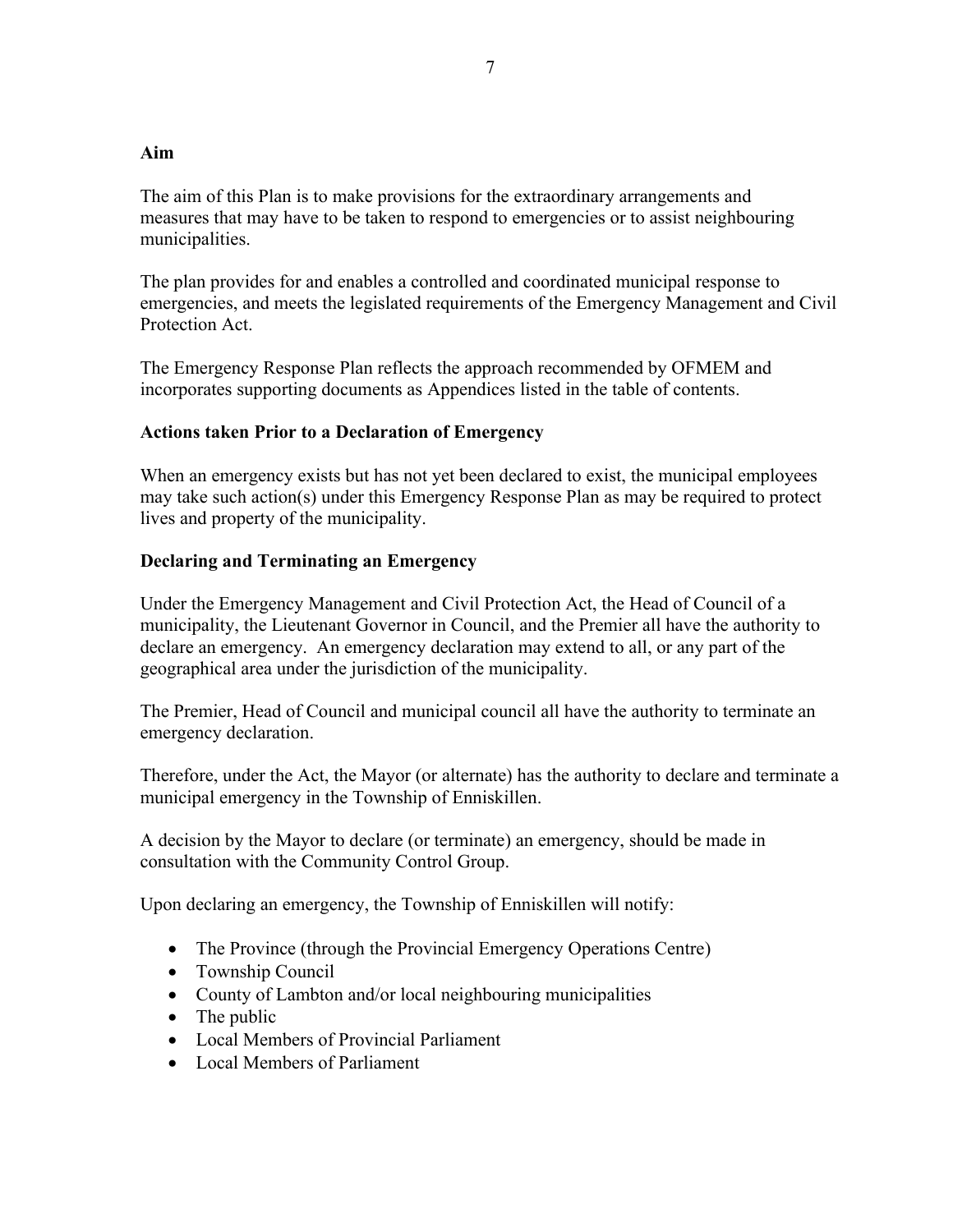The emergency may be declared terminated at any time by the Mayor (or alternate).

Upon terminating an emergency the Township of Enniskillen will notify:

- The Province (through the Provincial Emergency Operations Centre)
- Township Council
- County of Lambton and/or local and neighbouring municipalities
- The public
- Local Members of Provincial Parliament
- Local Members of Parliament

# **AUTHORITY**

The Emergency Management and Civil Protection Act is the legal authority for this emergency response plan in Ontario.

### **The Emergency Management and Civil Protection Act states that the:**

**"The head of council of a municipality may declare that an emergency exists in the municipality or in any part thereof and may take such action and make such orders as he or she considers necessary and are not contrary to law to implement the emergency plan of the municipality and to protect property and the health, safety and welfare of the inhabitants of the emergency area."**

### **Definition of an Emergency**

The Emergency Management Act defines an emergency as:

**"An emergency means a situation or impending situation that constitutes a danger of major proportions that could result in serious harm to persons or substantial damage to property and that is caused by the forces of nature, a disease or other health risk, an accident or an act whether intentional or other; (situation d'urgence").**

The Emergency Operations Centre (EOC) can be activated for any emergency for the purposes of managing an emergency, by maintaining services to the community and supporting the emergency site.

### **Action Prior to Declaration**

When an emergency exists but has not yet been declared to exist, municipal employees may take such action(s) under this emergency response plan as may be required to protect property and the health, safety and welfare of the residents of the Township of Enniskillen.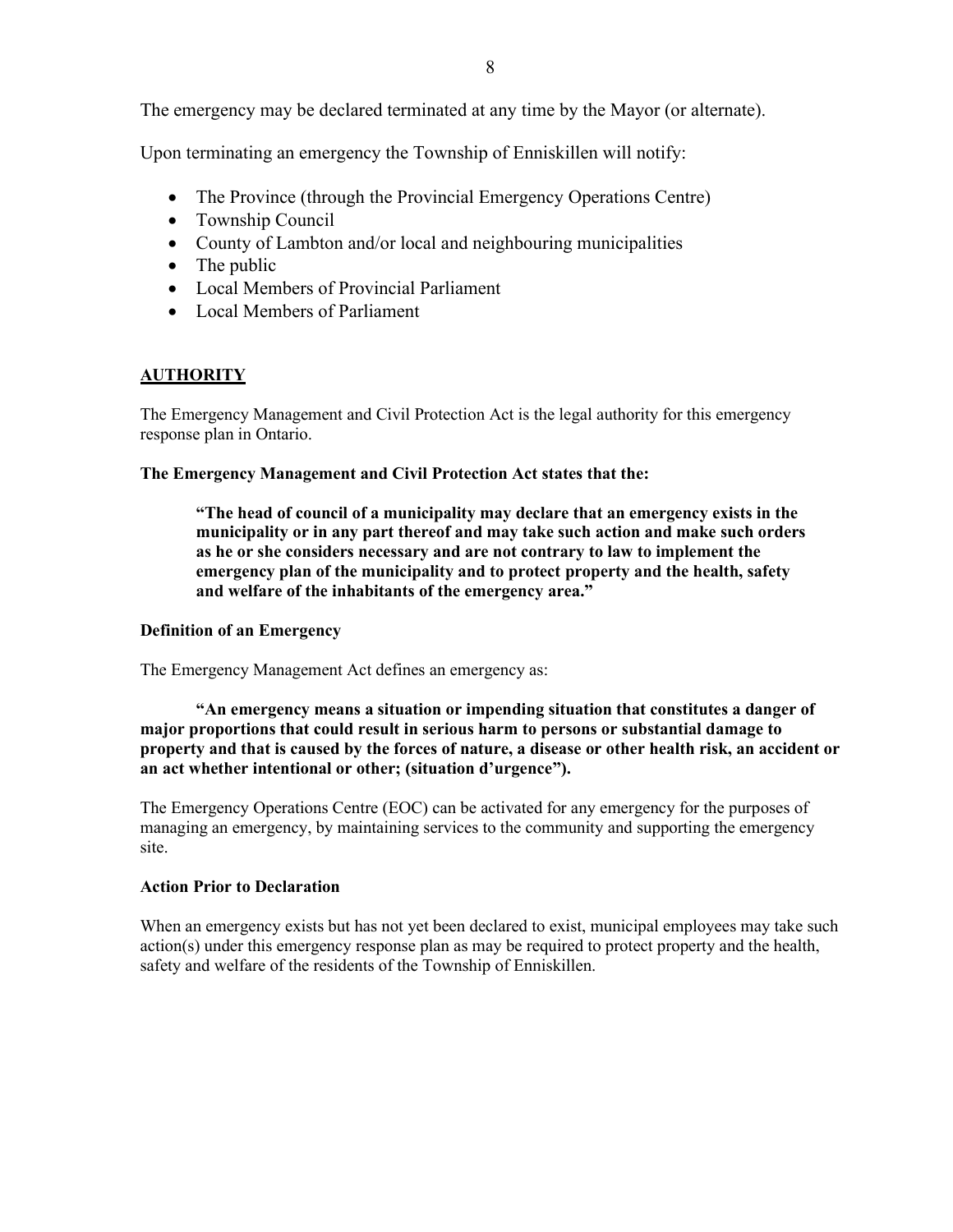#### **REPORTING EMERGENCIES/REQUESTING PROVINCIAL ASSISTANCE**: **(24/7)**

### **Contact the EMO Duty Officer (24/7) at: Phone: (416) 314-0472/0473 or Toll Free: 1-866-314-0472 Fax: (416) 314-0474**

#### **Call 911 for all emergencies**.

**Ontario Provincial Police Communication Centre call 1-888-310-1122 toll free number** will give direct contact with OPP Communications Centre and ask for the supervisor.

Upon receipt of the warning, the O.P.P. will notify the municipality by calling the Enniskillen Township 24 hour pager number 1-519-339-8128.

Upon being notified, it is the responsibility of all Community Control Group officials to notify their staff and volunteer organizations.

Where a threat of an impending emergency exists, the Community Control Group will be notified and place on standby.

#### **Request for County of Lambton Assistance**

In the event of a municipal or multi-municipal emergency, the acquisition and allocation of outside resources may need to be coordinated to ensure that resources are distributed first to the areas that need them most. The County may therefore be called upon to coordinate the response in collaboration with the impacted municipalities. Under the Emergency Management and Civil Protection Act, the Premier can order municipalities to provide resources and assistance to other jurisdictions, in a declared Provincial emergency.

Many local municipalities list the same agencies to serve on the Community Control Groups (ie. Lambton Public Health, Social Services, Emergency Medical Services, etc) In a multi-municipal emergency, it will not likely be possible for these agencies to provide representation at every operational EOC. Therefore, it is expected that the agencies will be represented on the County Control Group to coordinate their agency's response. The County will in turn liaise with the municipal and Provincial EOC's.

The municipality may request assistance from a neighboring municipality or the County when additional personnel or equipment is required to respond to a local incident. Such a response will typically be managed by the municipality using local resources.

#### **County of Lambton Request for Municipal Assistance**

Local municipalities have significant staff and equipment resources that may be useful during a County-declared emergency. Local municipalities are responsible for managing emergency shelters. In a large-scale County emergency for example, municipalities may be requested to open emergency shelters to accommodate residents from other communities.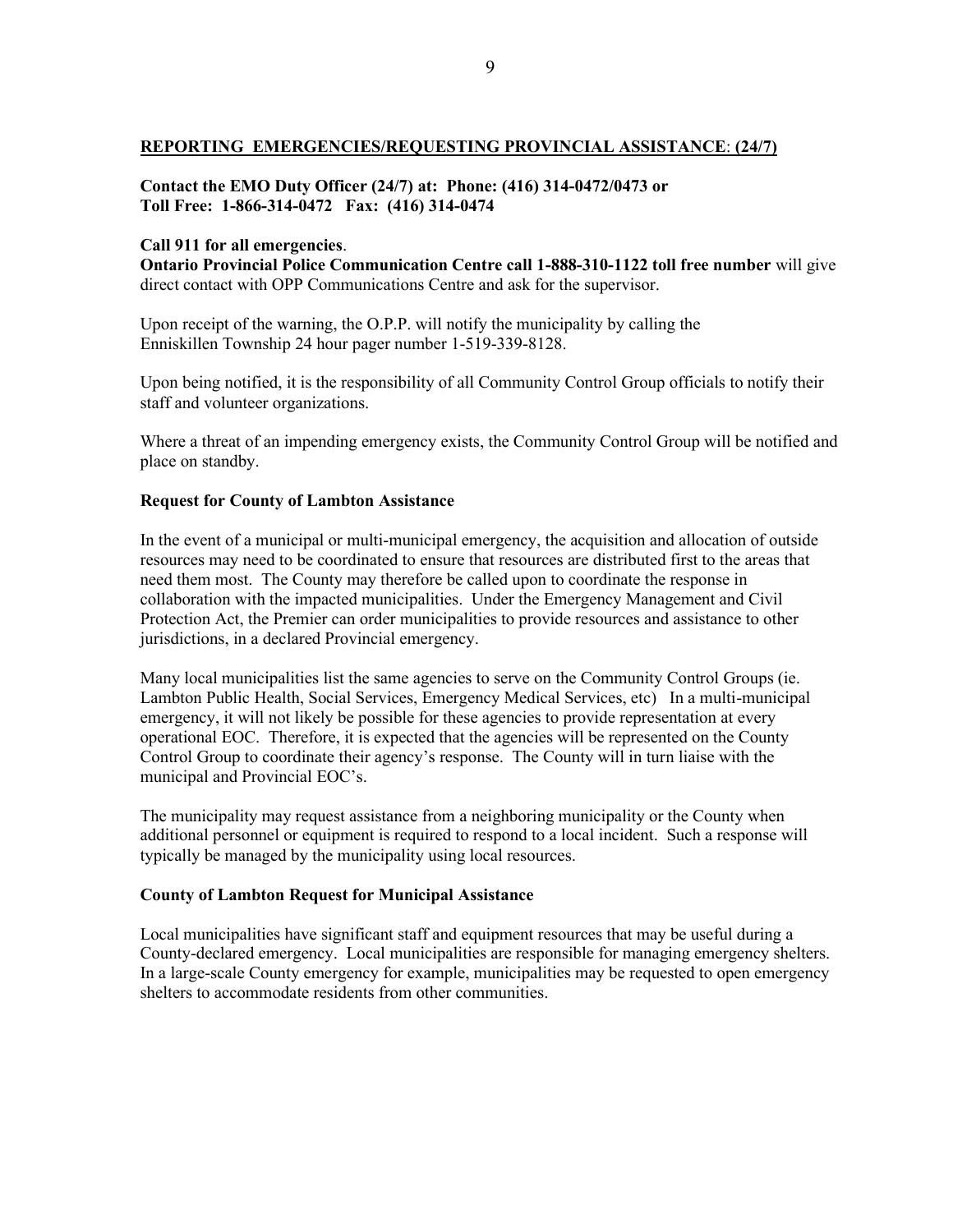### **Mutual Assistance During a Crises or Declared Emergency**

Local municipalities may request assistance from one another or from the County at any time without giving up control of the local response.

## **Mutual Assistance-Limitations**

Any municipality being requested to provide assistance may at its discretion, provide the requested assistance in its entirety, or any part thereof.

Nothing requires or obligates the municipality to provide assistance. The municipality shall have the right to refuse to provide assistance at any time and for any reason.

No liability shall arise against a municipality if it fails to provide assistance.

Nothing shall prevent the municipality from providing or withdrawing assistance, at any time. An attempt should be made to provide reasonable notice, but it recognized that advance notice may not be possible in all circumstances.

### **Indemnity**

The municipality shall indemnify and save harmless the assisting municipality(s) from all claims, costs, actions or other proceedings for providing assistance under this Plan, save and except claims, costs, actions or proceedings arising out of the willful misconduct, gross negligence or recklessness of the municipality providing assistance.

### **Reimbursement for Providing Assistance**

Any costs incurred in connection with the provision of assistance shall be borne by the municipality providing assistance unless:

- An alternate arrangement is reached prior to the provision of assistance.
- Provincial or Federal funding becomes available to offset costs.

### **Emergency Management Operations (EOC)**

### **a) Emergency Operations Centre**

The Community Control Group will report to the **Emergency Operations Center located at the Township of Enniskillen Municipal Office, 4465 Rokeby Line, Petrolia**

During an event that the operation center cannot be used then the **alternate location will be the County of Lambton Administration Building at 789 Broadway Street, Wyoming.**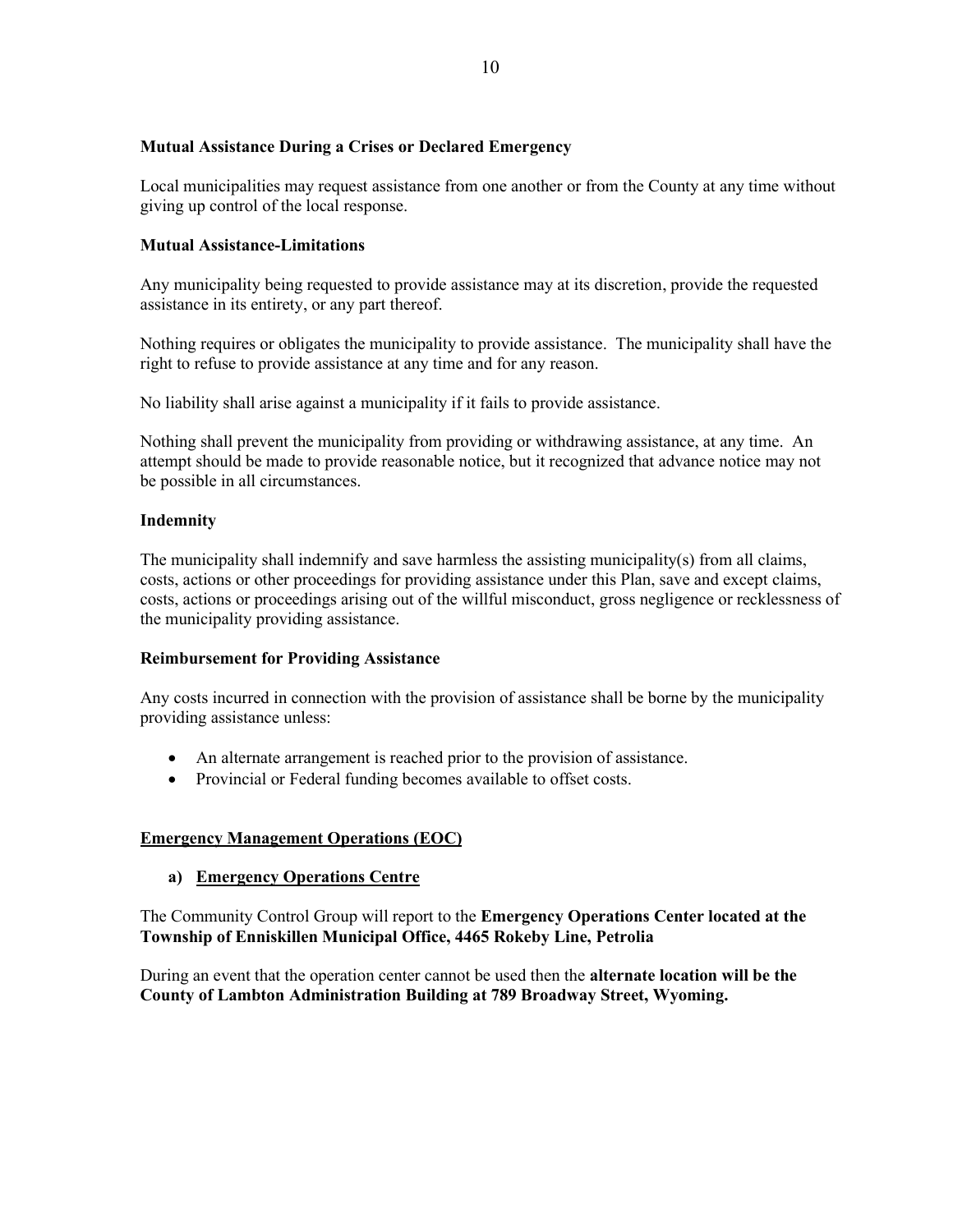The Mayor or Acting Mayor of the Township of Enniskillen, as the Head of Council, is responsible for declaring an emergency. This decision may be made in consultation with or without the other members of the Community Control Group.

#### **Upon declaring an emergency, the Mayor will notify**:

Ministry of Community Safety and Correctional Services, Office of the Fire Marshal and Emergency Management; Township of Enniskillen Council; County Warden, (if appropriate); Public; Neighboring community officials, (as required); Local Member of the Provincial Parliament (MPP); Local Member of Parliament (MP).

#### **A community emergency may be terminated at any time by:**

Mayor or Acting Mayor; or Township of Enniskillen Council; or Premier of Ontario.

When terminating an emergency, the Mayor will notify those who were notified upon declaration.

#### **Township of Enniskillen: Community Control Group (CCG)**

**Mayor or Alternate (Deputy Mayor) Clerk-Administrator or Alternate (Road Superintendent) Members of Council: Township of Enniskillen Community Emergency Management Coordinator (CEMC) or Alternate Road Superintendent or Alternate Water ORO or Alternate Scribe**

#### **Additional personnel called or added to the Community Control Group (CCG) may include:**

OPP Inspector or Alternate Fire Chief or Alternate (Petrolia & North Enniskillen; Enniskillen/Oil Springs) Medical Officer of Health or Alternate County Social Services Representative or Alternate County Emergency Medical Services (EMS) or Alternate Hydro One; Union Gas; Enbridge Pipeline Emergency Management Ontario Representative St Clair Conservation Authority Representative County of Lambton CEMC or alternate Liaison staff from provincial ministries

Any other officials, experts or representatives from the public or private sector as deemed necessary to the Community Control Group.

### **The Community Control Group may function with only a limited number of persons depending upon the emergency.**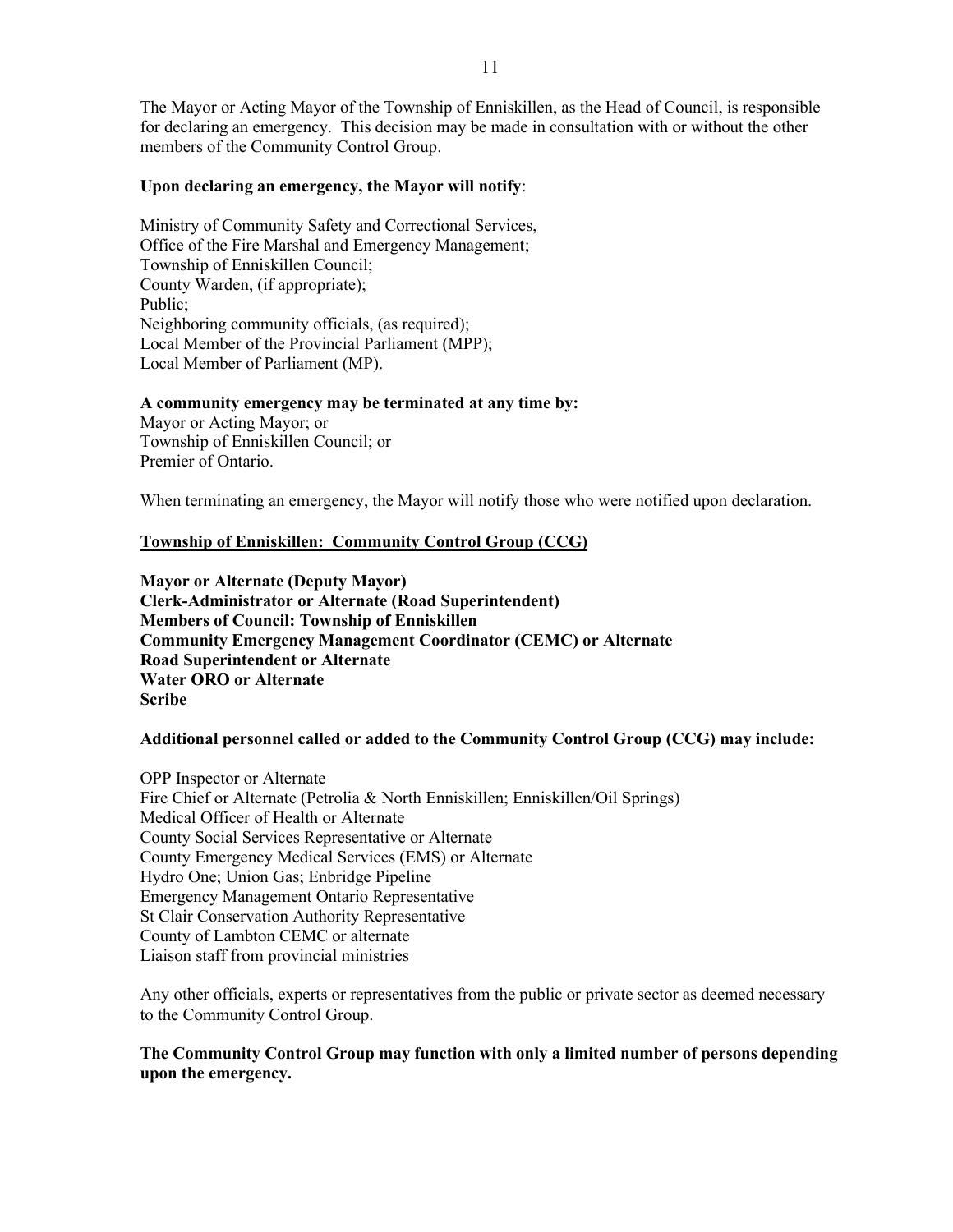## **Operating Cycle**

It is important that members of the CCG meet regularly. Meetings serve to update CCG members about the incident and response, and discussing what has been accomplished.

The Mayor or alternate will act as the EOC Chair and will be responsible for coordinating the Operations Cycle.

The purpose of the Operations Cycle is to:

- Assess the situation determine what has happened and what is required.
- Establish priorities.
- Set clear objectives and timeframes.
- Develop an action plan for the CCG (if required).
- Set timelines for the implementation of assigned tasks.
- Ensure decisions are acted upon and objectives are met.

In order to preserve a record of CCG actions and decisions, individual and group logs **must** be kept. Information relevant to the entire CCG will be share on a key events board in the EOC.

EOC Scribes will take minutes of every meeting of the CCG. Notes will be developed into reports for each meeting.

#### **Community Control Group Responsibilities**

The members of the Township of Enniskillen Community Control Group (CCG) are to be responsible for managing the municipal response to an emergency, and for arranging assistance to other possible requests made by local municipalities.

The CCG is also responsible for contingency planning, continuity of municipal operations and services, providing information to the public and supporting the emergency scene. **The CCG does not direct activities at the emergency scene.**

The specific responsibilities of certain CCG members are provided in the following sections, but in general the CCG will:

Determine if the location and composition of the CCG are appropriate; Advise the Mayor as to whether the declaration of an emergency is recommended; Activate the Emergency Response Plan, if required; Notify the Province of declared or impending emergency; Ensure that there is an Incident Commander appointed to the emergency scene; Provide support to the Incident Commander and responders at the emergency scene by obtaining any requested personnel, equipment and resources; Ensure that critical municipal operations are maintained or quickly restored; Ensure alternates are kept apprised of the situation, and for emergencies that continue over a long period of time, ensure that replacements are briefed at the beginning of every shite; Ensure that pertinent information regarding the emergency is quickly disseminated to the media, local municipalities, stakeholders and the public;

CCG authorize expenditures to deal with the emergency;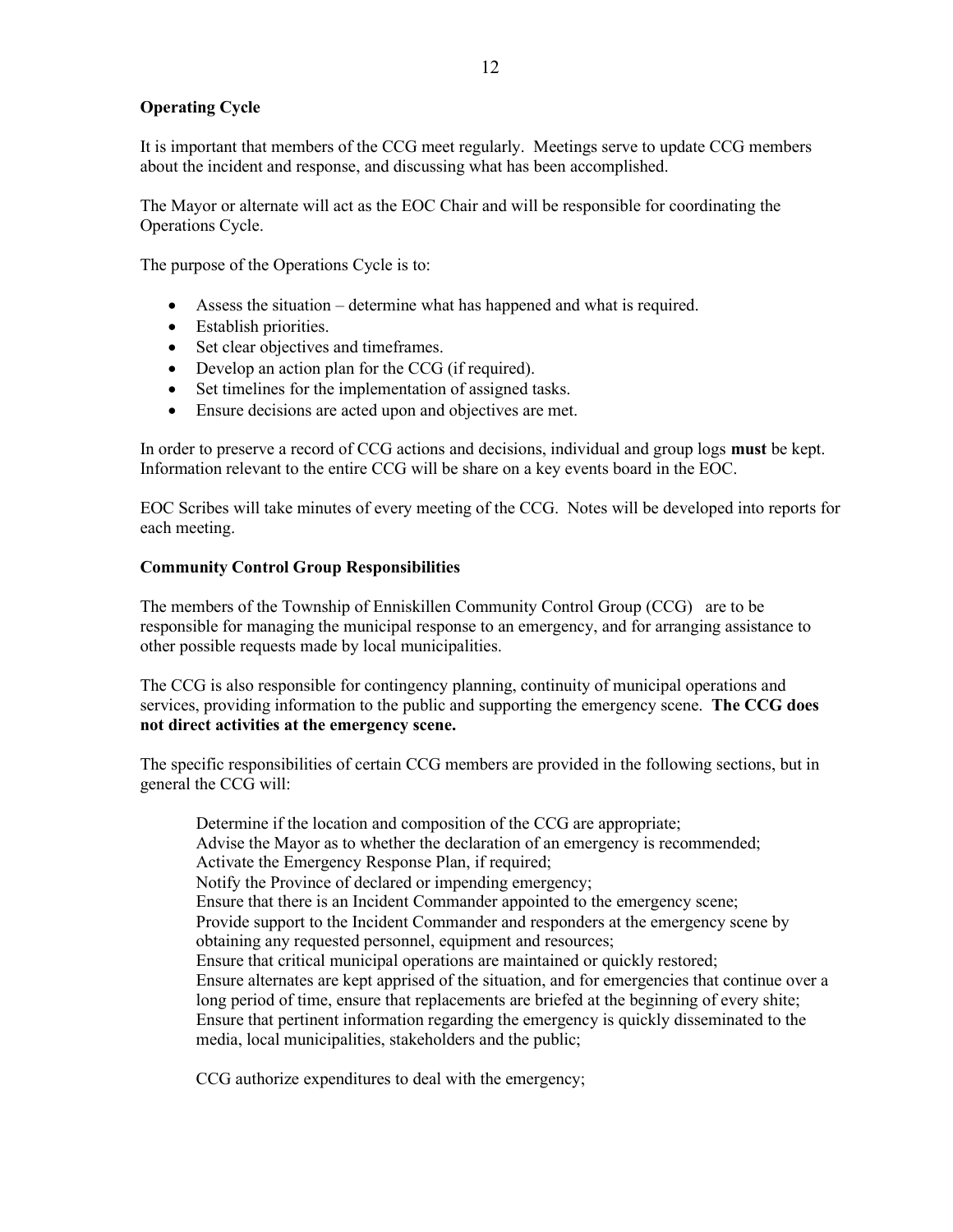Assist service providers to restore utilities and services; Liaise with other municipalities and levels of government; Recommend the termination of the declaration of emergency, when appropriate; Develop and implement a recovery strategy; Maintain individual logs outlining all decisions made and actions taken; Participate in post-emergency debriefings.

### **Individual Responsibilities of Control Group Members**

This section outlines specific responsibilities of individual CCG members and designated alternates. Personnel filling the role of an alternate should have authority to act and make decisions in the absence of the primary CCG member.

## **Mayor or Alternate (Deputy Mayor)**

The Mayor or Alternate will chair the meetings of the CCG in the EOC; Will provide overall leadership in responding to an emergency; Declare an emergency within the designated area(s); Terminate an emergency declaration when appropriate; Request assistance from senior levels of government, if required; Liaise with other municipalities and in particular, those involved in the emergency; Approve major announcements and media releases prepared by the Emergency Information Officer  $(EIO);$ 

## **Administrator-Clerk or Alternate**

Coordinate all operations within the Emergency Operations Centre, including the scheduling of regular meetings;

Advise the CCG on policies and procedures, as appropriate;

Provide information and advice on financial matters as they relate to the emergency;

Ensure that records of expenses are maintained for future claim purposes; Enlist additional staff to provide assistance, as required; Ensure that all prescribed parties have been notified once the emergency has been terminated.

# **Community Emergency Management Coordinator (CEMC) or Alternate**

Serve as the primary contact for the OFMEM and the PEOC; Provide the CCG with information and advice on matters relating to the Emergency Response Plan and emergency management practices in general; Activate and setup the EOC; Ensure that security and safety protocols are in place for the EOC; Ensure that a communication link is established between the CCG and the Incident Commander (IC);

Ensure that the Province is notified of any declaration and termination of emergency; Ensure all plans, resources, supplies, maps, equipment etc., available for the EOC; Liaise with local CEMC's and community support agencies, as required: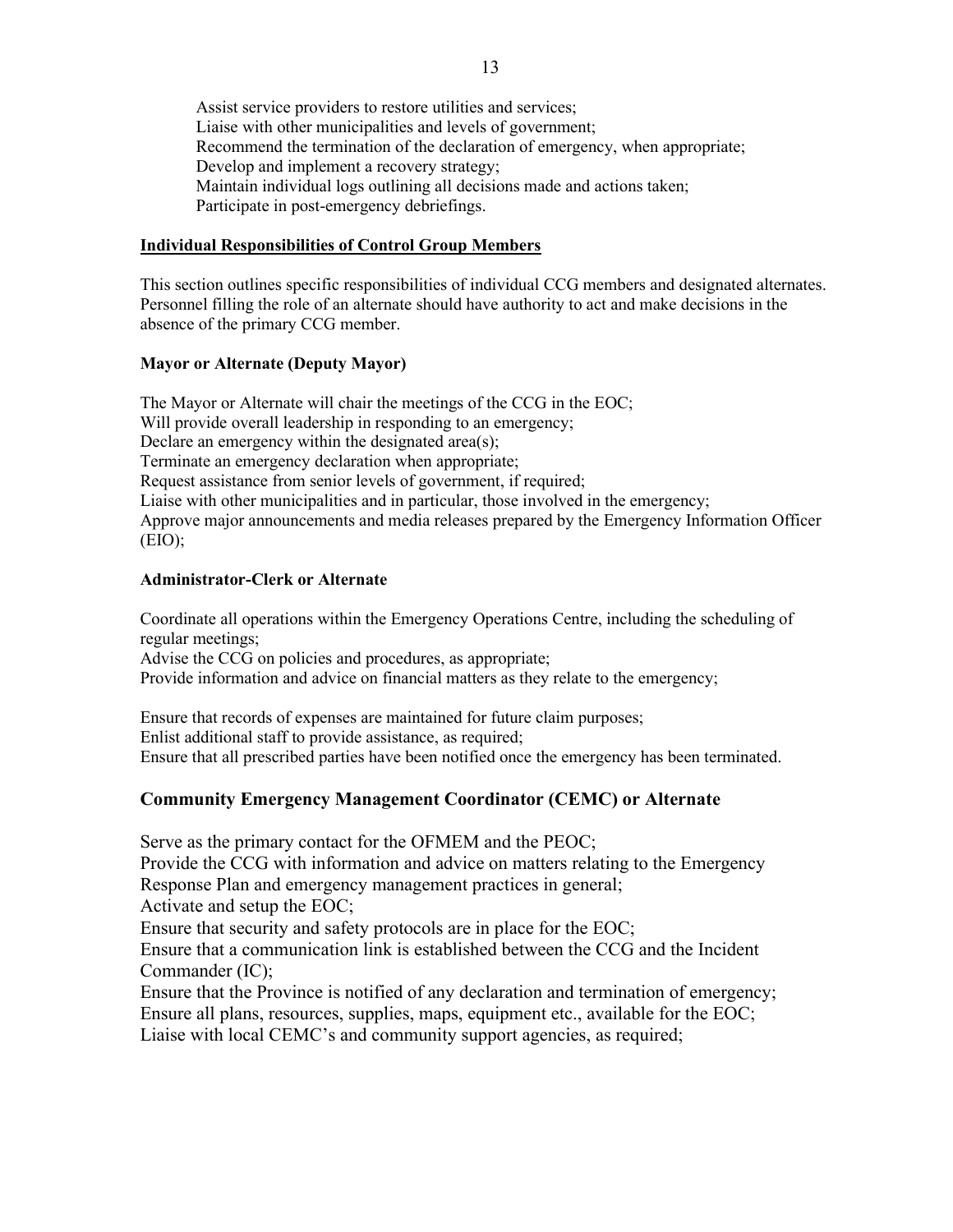Ensure that the operating cycle is met by the CCG and related documentation is maintained and kept for future reference;

Manage the EOC records and logs for debriefings and post-emergency reporting

# **Scribe or Alternate**

Ensure that all important decisions made and actions taken by the CCG are recorded; Keep status boards up to date; Establish a registry for CCG members list that are in attendance; Notifying the required support and advisory staff of the emergency, and the location of the Emergency Operations Centre; Arranging for printing of material, as required; Provide assistance with office faxing, printing, calling, as assigned, if required.

# **Township Road Superintendent or Alternate Township Water (ORO) or Alternate**

Provide the CCG with information and advice on municipal public works operations; Establish an ongoing communications link with other municipal works officials at the emergency scene;

Liaise with public works departments from the neighbouring municipalities to ensure a coordinated response;

Obtain required resources from municipalities, private contractors, etc; Provide for the repair and maintenance of municipal infrastructure.

# **Other Agencies**

In an emergency, many agencies may be required to work with the Township of Enniskillen. Such agencies may include the OFMEM, local industry, utility companies, volunteer groups, conservation authorities and Provincial ministries. Representatives from other agencies could be asked to sit as a member of the CCG, or participate in meetings of the CCG via teleconference, web conference, etc.

# **Ontario Provincial Police**

Provide the CCG with information and advice on law enforcement matters;

Establish a site command post with communications to the EOC, as required;

Establish an ongoing communications link with the senior police official at the scene of the emergency;

Ensure the protection of life and property and the provision of law and order within the emergency area;

Arrange for additional police assistance and liaise with other community, provincial and federal police agencies, if required;

Provide assistance with media relations, if required.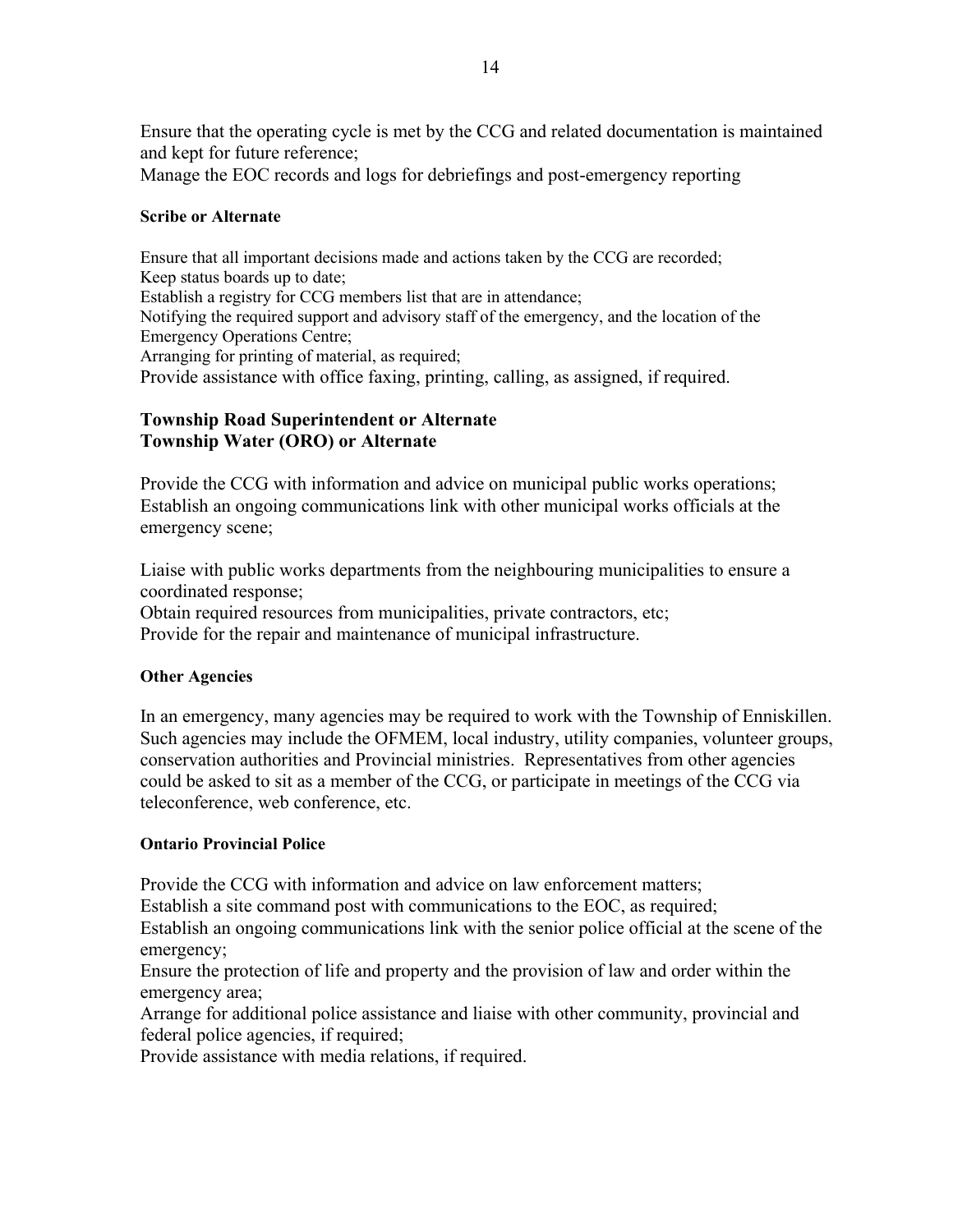# **Fire Chief or Deputy Fire Chief of Petrolia & North Enniskillen Fire Department or Fire Chief or Deputy Fire Chief of Oil Springs Fire Department**

The municipality of Township of Enniskillen is serviced by two fire area (districts); Fire Chief or alternate are to provide the CCG with information and advice on firefighting and rescue matters

Establish ongoing communications link with incident command/site coordinator at the scene of the emergency

Inform the Mutual Aid Fire Coordinators and/or initiating mutual aid arrangements for the provision of additional firefighters and equipment, if needed;

Liaise with other municipal fire departments involved in the emergency response and arrange for Provincial resources, if required

Provide assistance to other community departments and agencies and contribute to nonfirefighting operations if necessary.

# **Medical Officer of Health or Alternate**

Provide the CCG with information and advice on matters relating to public health.

Liaise with the Ministry of Health and Long Term Care, local health care service providers and other public and private agencies, and senior levels of government.

Assess potential risks to the public health and provide authoritative instructions to the public concerning health matters.

Coordinate the response to disease related emergencies or anticipated emergencies such as epidemics.

Coordinate efforts to prevent and control the spread of disease during an emergency such as arranging mass immunizations when needed.

Monitor and assess matters relating to public health at local emergency shelters and ensure potential concerns are addressed.

Work with senior staff of the Public Health Services Division to obtain additional resources such as finances, supplies, equipment and/or staff, to respond to a public health emergency.

# **County Social Services Representative or Alternate**

Provide the CCG with information and advice on matters relating to the services provided by the Social Services division.

Arrange and coordinate the provision of emergency financial assistance to displaced and affected residents.

Provide staff at local emergency shelters to process applications for temporary financial assistance.

Coordinate the distribution of any financial aid received from senior levels of government, if required.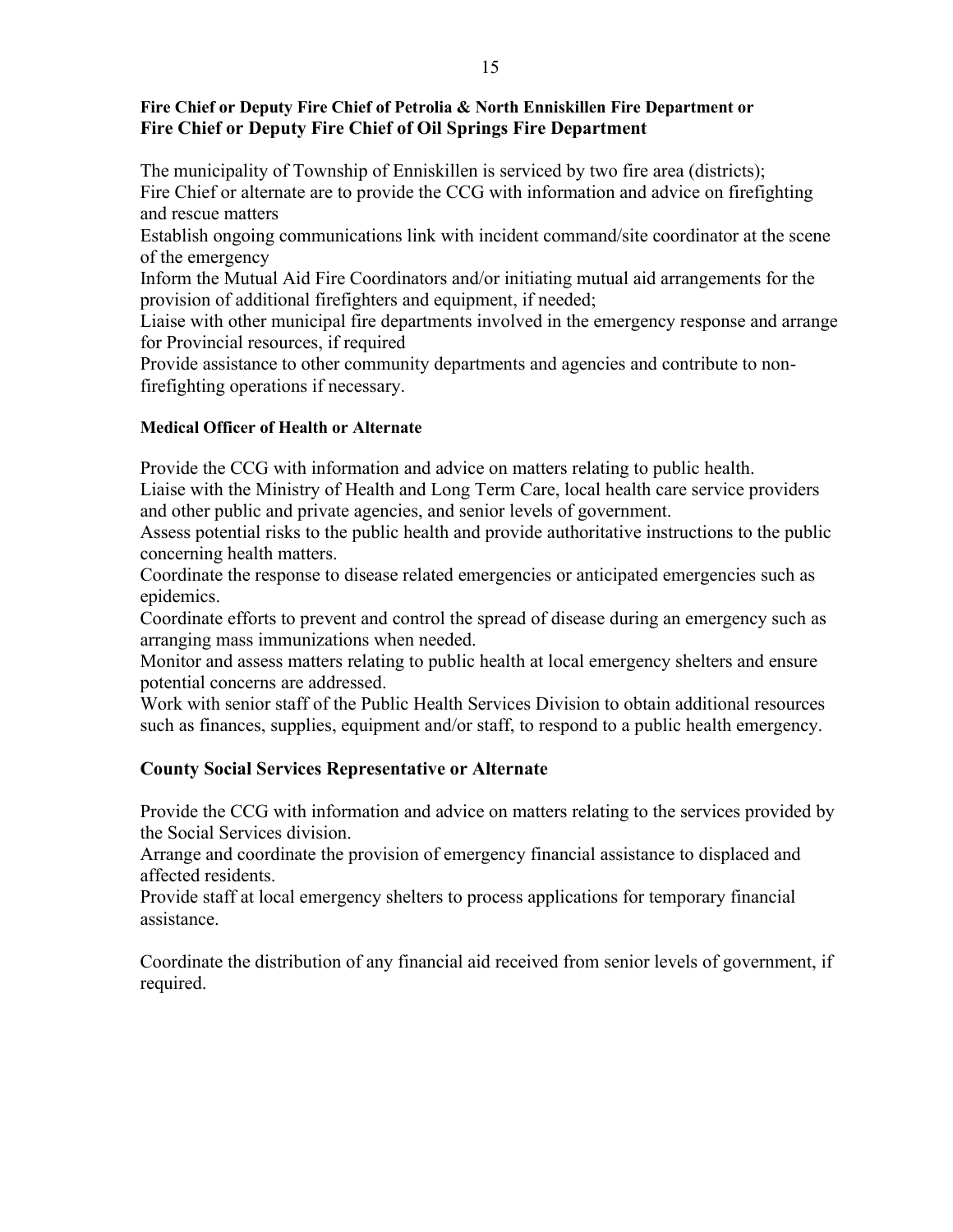### **Emergency Medical Services (EMS)**

Provide the CCG with information and advice on matters relating to Emergency Medical Services;

Coordinate with the Wallaceburg Central Ambulance and Communications Centre and the EMS Site Coordinator to provide for an emergency medical response at the emergency site and to provide for patient transport from the scene;

Establish an ongoing communications link with senior EMS personnel on scene and other health care agencies to provide adequate resources and personnel to the emergency site, as required.

# **Utility Representative or Alternate (Hydro One; Union Gas; Enbridge Pipeline)**

Provide the CCG with information and advice on matters relating to their respective utility: Provide the status of utility outages and customers without service, also update the CCG with information regarding possible environmental impacts.

Provide liaison with the public works representative, update CCG regarding duration of interruption of utility service.

# **EMERGENCY TELECOMMUNICATIONS PLAN**

Upon implementation of the Emergency Response Plan, it will be important to ensure that communications are established between the emergency site and the EOC. Also, communications may be required at various locations including evacuation centers, hospitals, and other key responding agencies.

Should the Township of Enniskillen lose all telephone communication an agency know as ARES- (Amateur Radio Emergency Service) may be available with members located throughout the County of Lambton.. The club may be contacted during an emergency to provide emergency communication capabilities, as required.

Communications between the EOC and the other responding agencies will be with the support of this club. All messages are to be written on the Amateur Radio Message Forms and logged (or as provided by the group)

# **EMERGENCY INFORMATION PLAN**

Upon implementation of this Emergency Response Plan, it will be important to co-ordinate the release of accurate information to the news media, issue authoritative instructions to the public, and respond to or redirect individual requests for, or reports on, information concerning any aspect of the emergency.

In order to fulfill these functions during an emergency, the following positions will be established: